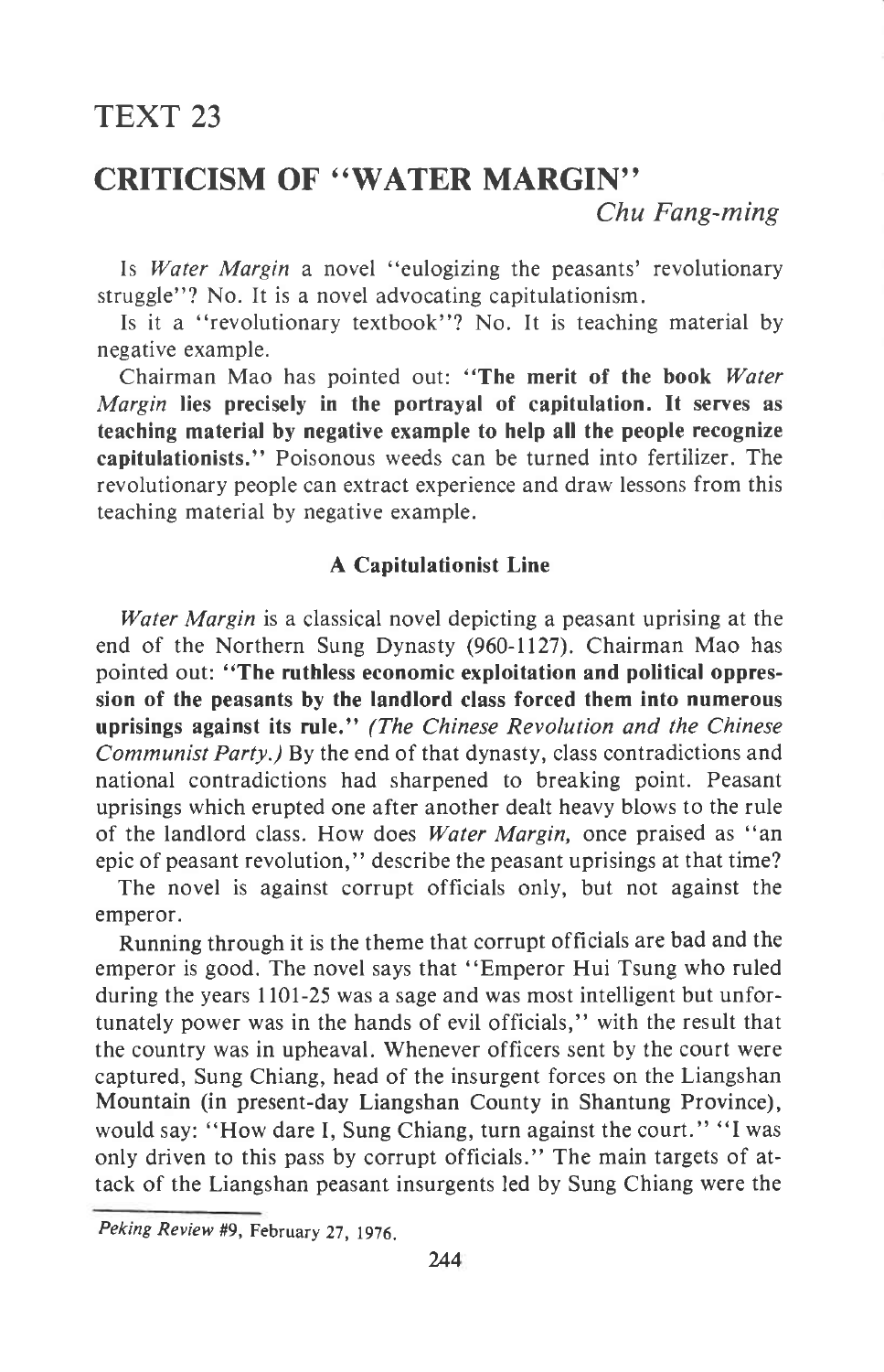local corrupt officials.

In feudal society, the emperor was the chief representative of the landlord class and the mainstay of all feudal officials. The rule of the landlord class could not be overthrown if attacks were directed at corrupt officials only but not the emperor. The Yellow Turbans Uprising in the Eastern Han Dynasty (25-220) and the uprising led by Fang La in the Northern Sung Dynasty all had their spearheads directed at the emperors.

Sung Chiang and his cohorts were loyal to the emperor. That was why they feared Li Kuei who was against the emperor. Whenever Li Kuei declared that he wanted to fight all the way to the capital and seize the throne, Sung Chiang threatened to cut his head off. Even when he was dying, Sung Chiang did not forget that Li Kuei was a menace to the emperor and so he managed to poison Li Kuei. Sung Chiang decked himself out as one "carrying out the right way on behalf of Heaven." In his terminology, "Heaven" was the reigning emperor, and the "right way" was the rule of the feudal landlord class. In short, "carrying out the right way on behalf of Heaven" meant placing himself in the service of rulers of the Sung Dynasty.

In the novel, fighting against corrupt officials and being loyal to the emperor were identical. In fighting against corrupt officials, Sung Chiang and his followers were merely showing their loyalty to the emperor. In their attempt to eliminate corrupt officials, they were actually trying to mend the state machinery and consolidate the dicatorship of the feudal landlord class. Just as Chairman Mao has pointed out: "Sung Chiang's struggle against Kao Chiu is a struggle waged by one faction against another within the landlord class." The two had identical basic political interests: safeguarding feudal rule and opposing the peasant revolution. The only difference between them was in the method employed: one used the tactics of armed suppression, while the other caused the peasant revolution to disintegrate from within.

Regimes of the landlord class always resorted to dual counterrevolutionary tactics in dealing with peasant uprisings: suppression as well as offering amnesty and enlistment. If they could destroy the peasant forces, they resorted to suppression; otherwise, they offered amnesty and enlistment. The imperial court in Water Margin used these two tactics alternately in dealing with the Liangshan peasant insurgents and finally offered amnesty and enlistment to them.

To meet the needs of the court, Sung Chiang pushed a capitulationist Iine and made acceptance of the offer of amnesty and enlistment the aim of the uprising. What the novel praises is just this specimen of "revolt in order to accept the offer of amnesty and enlistment."

The two-line struggle within the peasant insurgent forces of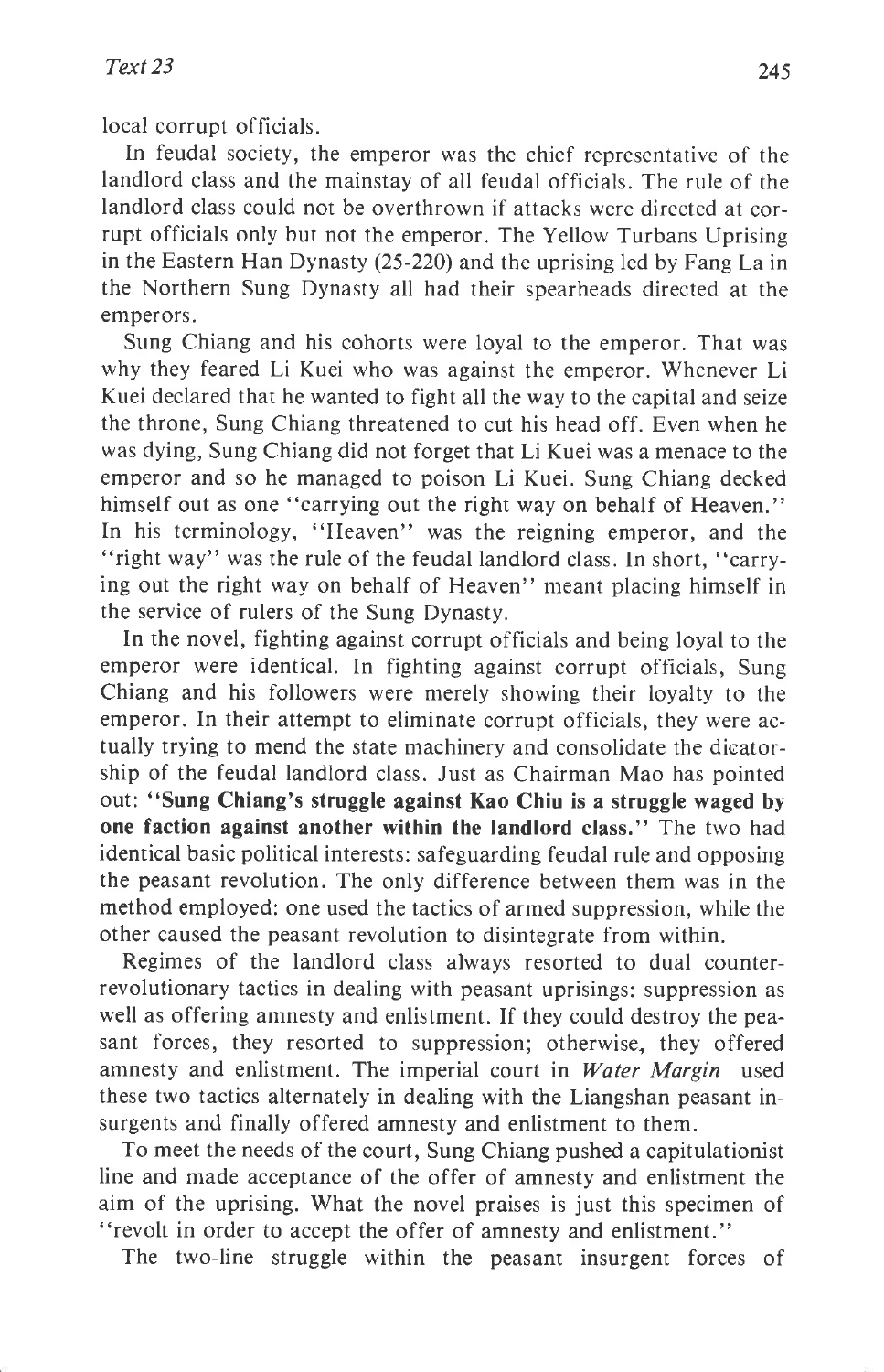Liangshan focused on accepting or rejecting the offer of amnesty and enlistment. Sung Chiang and Lu Chun-yi were capitulationists while Li Kuei, Wu Yung and the three Juan brothers were good characters and were not willing to surrender. In the novel, however, Sung Chiang's capituiationist line dominated while the anti-capitulationist line of Li Keui and others was in an inferior position. It ridiculed the anticapitulationist line and described it as sheer stupidity to make it serve as a foil to the "correctness" of Sung Chiang's capitulationist line. So acceptance of the offer of amnesty and enlistment was good, capitulation was excellent! That was the theme of the novel Water Margin.

When Sung Chiang was still a "bandit," "carrying out the right way on behalf of Heaven" meant opposing corrupt officials. What did he and his cohorts do after they had been offered an amnesty and enlisted as "imperial troops"? On their own initiative they petitioned for and obtained an "imperial decree" to fight Fang La (?-ll2l), the famous leader of another peasant uprising towards the end of the Northern Sung Dynasty. For a period, his troops occupied 25 counties in eight prefectures in present-day Anhwei and Chekiang Provinces in southeast China. He not only gave his reign a title, but dared to proclaim himself a king. His troops were a peasant revolutionary force determined to overthrow the Sung Dynasty.

When Sung Chiang was face to face with Fang La's troops, he was no longer the obsequious man he was previously in front of the "imperial troops." Spitting out threats, Sung Chiang blustered: "We troops of Heaven have arrived!" "We will never turn back until we have killed you all!" He was most ruthless towards the captured leaders of Fang La's army, "disembowelled them and had their hearts gouged out." How clear his counter-revolutionary stand was and how vicious were the features of this butcher in suppressing the peasant uprising! The reactionary nature of "carrying out the right way on behalf of Heaven" by Sung Chiang and his band was completely bared there and then.

That Sung Chiang had turned to fight against Fang La was an outand-out counter-revolutionary action. Yet the novel Water Margin lauds it to the skies. But this only helps the revolutionary people see more clearly the counter-revolutionary stand of this novel.

Opposing corrupt officials but not the emperor, accepting the offer of amnesty and enlistment, and suppressing the peasant uprisings-this is the trilogy in praise of the capitulationist line in Water Margin.

The view that Sung Chiang's surrender stemmed from the "limitations of the peasantry" was once prevalent. This viewpoint negated the principled difference between the two opposing classes-the peasantry and the landlord class-and between the two diametrically opposed lines—the line which upholds peasant uprisings and the line of capitula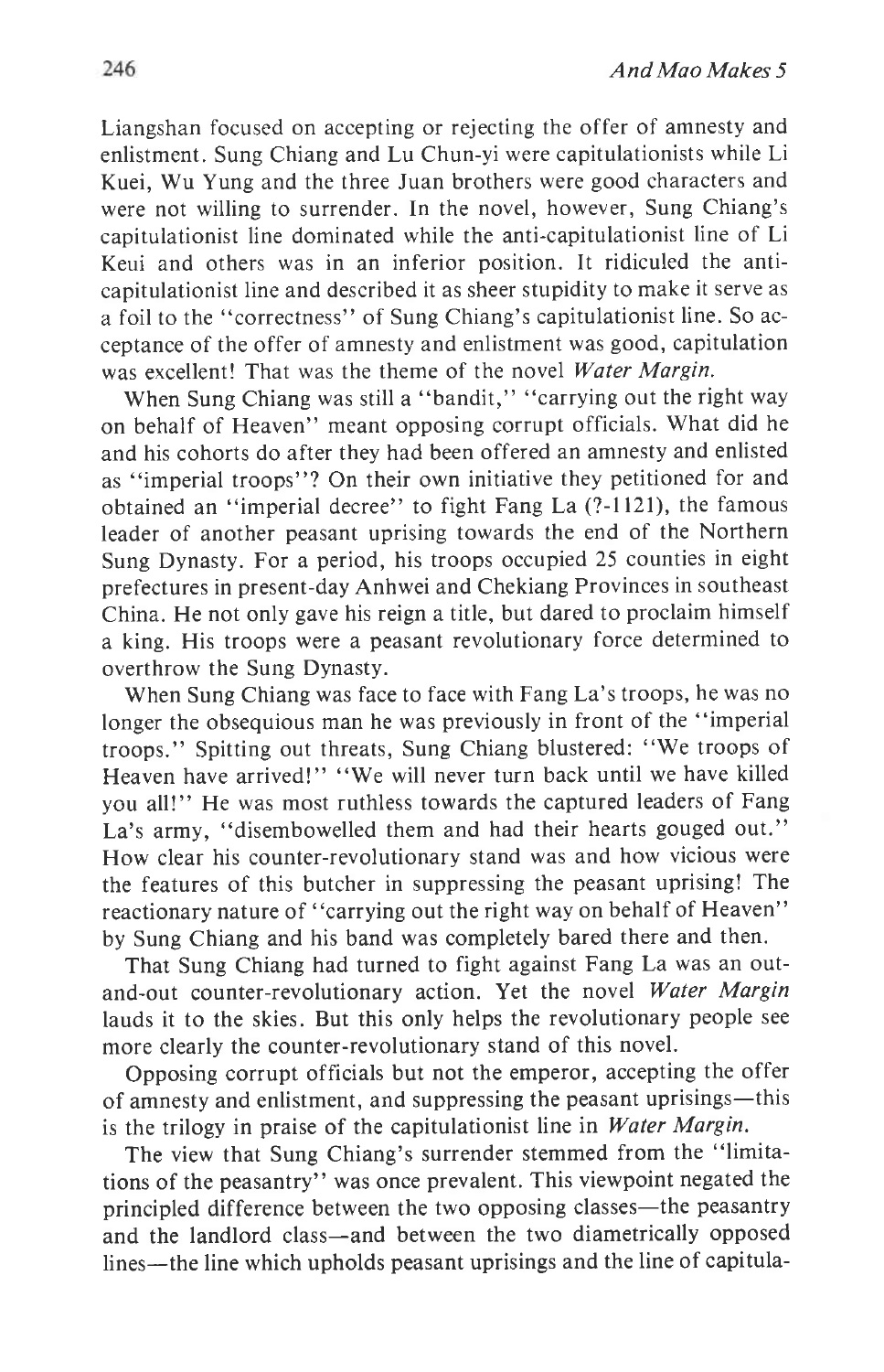tion. Thus this viewpoint actually amounted to an apology for the capitulationists. In Chinese history, peasant uprisings which broke out one after another with unremitting and fierce attacks on the rule of the landlord class demonstrated the undaunted revolutionary spirit of the Chinese peasants. It was only because at that time there were no new productive forces, no new relations of production, no new class forces and no advanced political party to lead them that those uprisings ended in failure.

But defeat must not be equated with surrender. Traitors and lackeys capitulated to the feudal ruling classes; this must not be mentioned in the same breath with "limitations of the peasantry." There was nothing in common between defeat after undaunted struggle and surrender for the purpose of getting high official posts and personal gain! The peasantry might have "limitations" of one kind or another, but not the "limitation" which would lead them to surrender to the feudal ruling classes.

### Typical Image of a Capitulationist

In a literary work, its main character is a representative of a certain class and trend. Water Margin, which eulogizes capitulationism, laid it on thick in its subtle portrayal and praise of Sung Chiang, a typical capitulationist.

In Water Margin Sung Chiang was a member of the landlord class. "Having studied the Confucian canon since boyhood," Sung Chiang whose mind was saturated with this trash was a dyed-in-the-wool follower of Confucius and Mencius. A peasant uprising was in his eyes "lesemajesty" and taking part in it meant "disloyalty to the emperor and unfilial behaviour to one's parents." That was why he refused several times to join the Liangshan peasant insurgents. He eventually joined them because he had no other choice. But his feelings were: "Though I am here by the Liangshan marshes, my heart is still with the court." And he often declared: "I Sung Chiang and the rest of us never really meant to revolt in the first place." He pledged that he, "with unmatched loyalty," "will work faithfully to serve the country until death."

Later, having accepted the emperor's offer of amnesty and enlistment, he became more devoted than ever to serving the feudal ruling class and volunteered to suppress other peasant insurgent forces. Even when he was dying, he still muttered: "I'd rather let the court deal unfairly with me. But I will remain loyal and never turn against the court."

The highest tenet abided by Sung Chiang throughout his life was "loyalty to the emperor"; he was in no way "an outstanding leader of the peasant insurgents," as some people said, but a filial son of the landlord class and a faithful lackey of the emperor of the Sung Dynasty.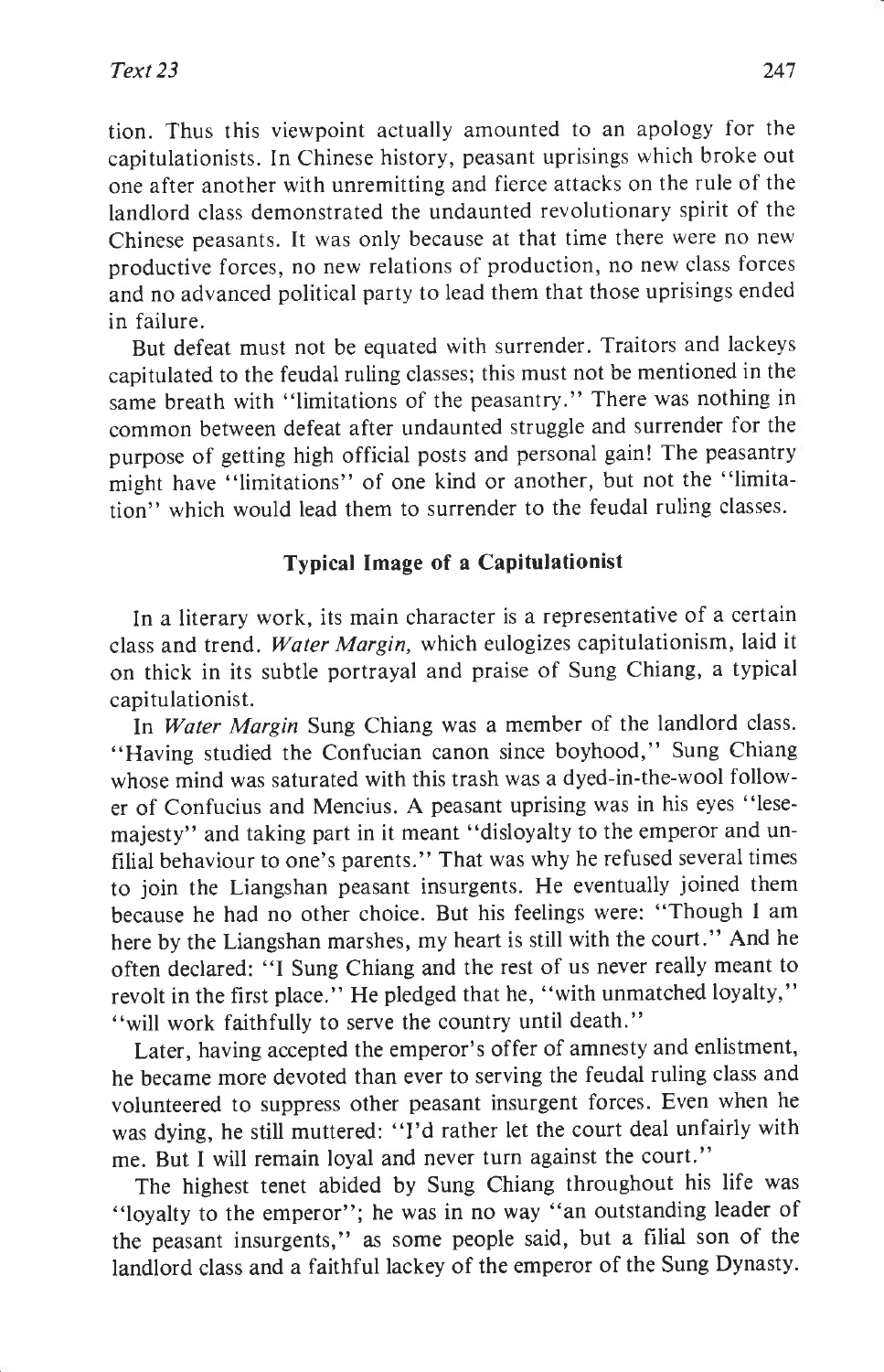Because of his "loyalty to the emperor," Sung Chiang had all the time set his mind on getting amnesty and enlistment from the emperor. Even before he went to Liangshan, he had counselled some captains of the peasant insurgents to surrender. Sung Chiang would never have joined the peasant uprising if he could climb up the official ladder. It was only after he had failed to "achieve fame and get an official post" and when his very life was in danger-first he was sentenced to imprisonment for having killed his kept woman after a quarrel and later given the sentence of death for his impromptu poems written in inebriety-that he decided to "make Liangshan his temporary refuge" until the emperor offered amnesty and enlistment.

Chao Kai was the founder of the peasant army of Liangshan. He adhered to the line of uniting all the captains of the insurgent force in their struggle against the emperor. He called the assembly hall where he and his men met to discuss matters the Chu Yi Hall (chu yi meaning to unite and rise in revolt). In order to accept the offer of amnesty and enlistment in the future Sung Chiang schemed in a thousand and one ways to replace Chao Kai as leader of the insurgents. Using double-dealing tactics and bestowing petty favours, he finally succeeded in winning people over to his side and usurping the leadership over the insurgents. After Chao Kai's death, Sung Chiang lost no time in changing Chu Yi Hall into Chung Yi Hall (chung yi meaning loyal to the emperor), thereby tampering with the revolutionary line of the Liangshan peasant insurgents.

In the hope of securing amnesty and enlistment from the emperor, Sung Chiang refrained from "taking cities and prefectures" and expanding the territory held by the peasant insurgent force, but went out of his way to release captured generals and troops sent by the imperial court on "punitive" expeditions. All these were designed to facilitate his surrender to the court at a later date.

To secure this amnesty and enlistment, Sung Chiang also resorted to both coercion and persuasion in his dealings with the revolutionaries in the insurgent force, removing them from power and suppressing them as he saw fit. At the same time, he recruited hereditary aristocrats, generals of the imperial army, landlords and prominent members of the gentry and appointed them to important posts, thereby building up a backbone force to push his capitulationist line.

To secure amnesty and enlistment, Sung Chiang announced at <sup>a</sup> gathering of the 108 leading members of the insurgent force his programme for a surrender, declaring: "It is my ardent wish that the court would before long give us blessings and absolve us from our heinous crimes." Later he wrote a poem expressing what he had in mind: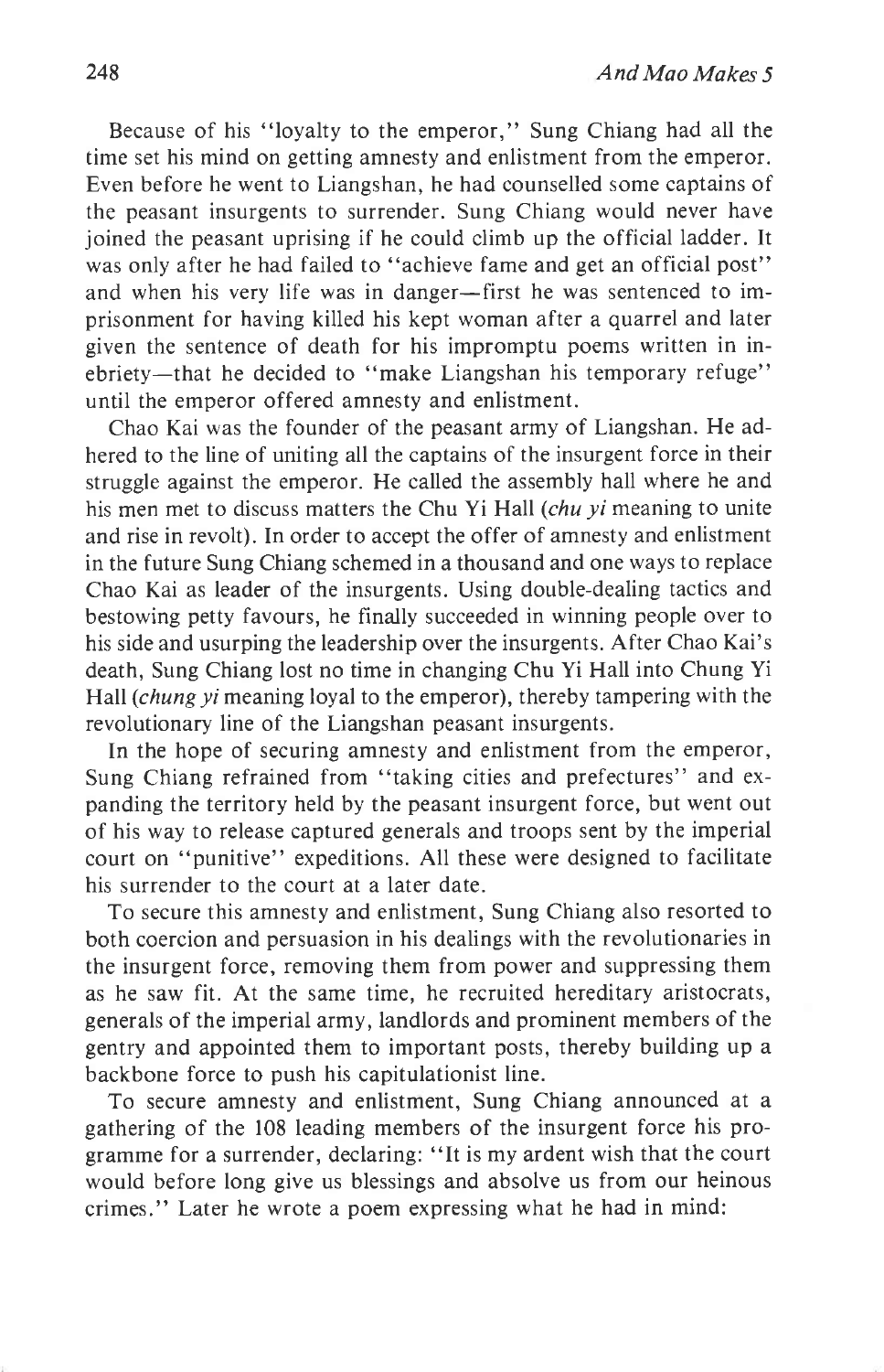I wish the Son of Heaven would soon issue an edict for our enlistment,

Only then will I rest content.

To secure amnesty and enlistment, Sung Chiang went in person to Li Shih-shih, the emperor's favourite courtesan, asking her to put in <sup>a</sup> word for him and get the emperor's permission for him to surrender. He also sent his men to bribe the Secretary of the Imperial Court for Military Affairs Su Yuan-ching to talk to the emperor on his behalf. When the Liangshan insurgents captured their deadly enemy Kao Chiu, Sung Chiang acted so obsequiously as "to prostrate himself [before the captivel, saying he had committed a 'capital offence,' " and begging for "mercy and forgiveness." How nauseating and despicable his conduct was!

The novel excluded Chao Kai from the 108 insurgent leaders and, as the story developed, had him shot to death by an enemy arrow not long after Sung Chiang came to Liangshan. This was a calculated move to place the capitulationist Sung Chiang in the spotlight and also to make way for him to secure amnesty and enlistment. Chao Kai, founder of the Liangshan peasant revolutionary cause who was determined to "fight the emperor of the Great Sung Dynasty" to the finish, adhered to the revolutionary line of the peasant uprising. Sung Chiang, having wormed his way into the ranks of the peasant insurgent force, engaged in counter-revolutionary activities in the guise of a revolutionary and, revising Chao Kai's revolutionary line and replacing it with his capitulationist line, practised revisionism. This was how the once raging peasant uprising of Liangshan fizzled out, a tragedy for which Sung Chiang and his capitulationist cohorts must be held responsible.

Sung Chiang was hardly a "fellow-traveller" of revolution, still less the leader of a peasant revolution. He was a traitor who led the peasant uprising to destruction. He had not made any "contribution" to the peasant uprising; in fact, he was the arch traitor who had betrayed <sup>a</sup> peasant revolution.

#### Philosophy of Capitulationism

In propagating the capitulationist line and singing the praises of the capitulationists Sung Chiang and company, Water Margin peddled the decadent doctrines of Confucius and Mencius and advocated in a comprehensive way the philosophy of capitulationism.

"The mandate of heaven." This is an ideological weapon used by the exploiting classes to safeguard their reactionary rule and poison the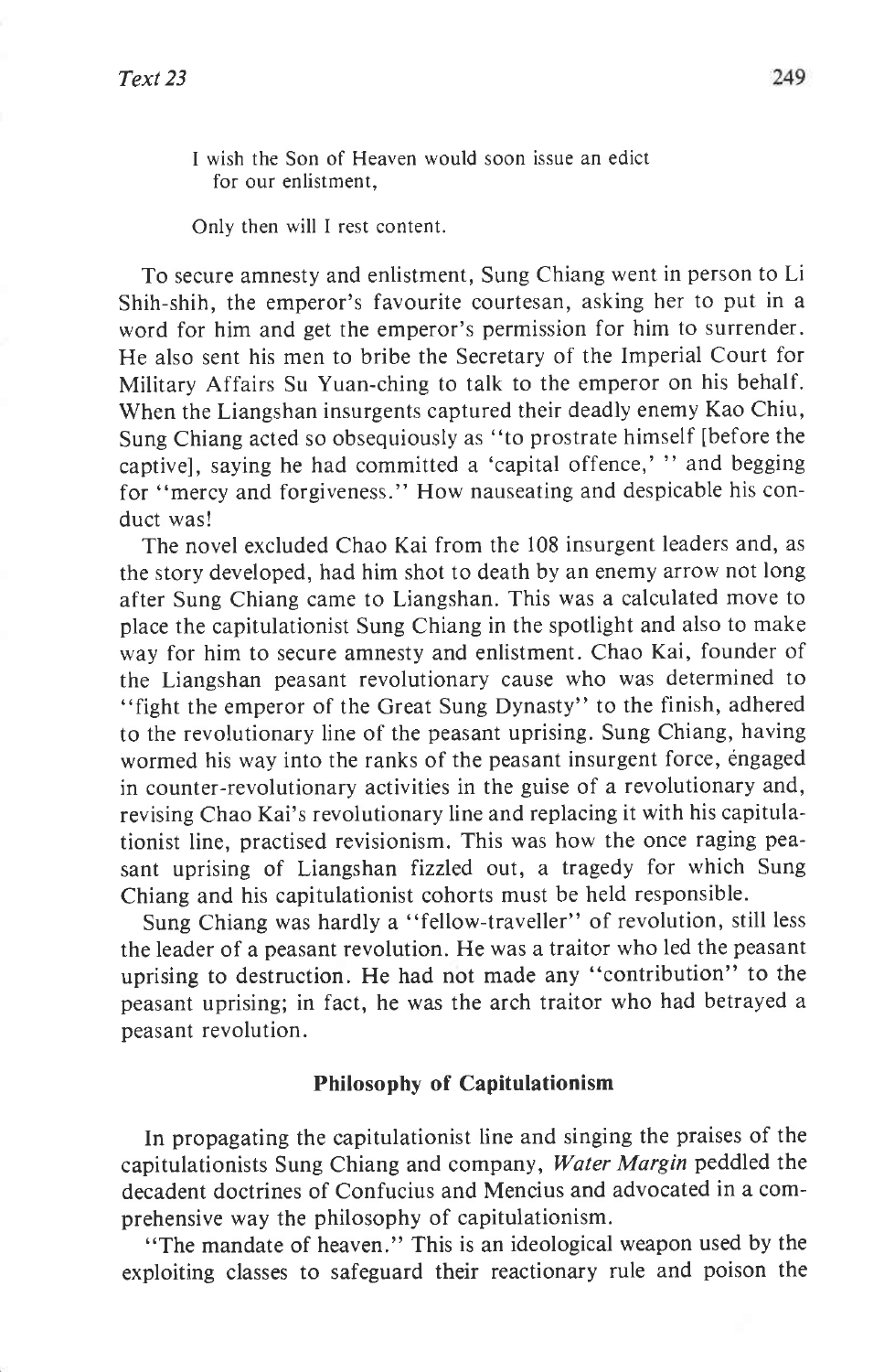minds of the working people. All peasant uprisings in Chinese history, in their resistance to the rule of the landlord class, without exception directed the spearhead of their criticism at this reactionary spiritual shackle.

But *Water Margin*, in its very first chapter, said by way of an introduction that peace or disorder on earth and good fortune or bad are all "decided by heaven." The emperors of the Sung Dynasty, as the novel had it, were all deities deputized by the King of Heaven to rule on earth, while the 108 persons of Liangshan were "demons" ioosed upon mankind to create troubles. Thus the relationship between the landlord class and the peasantry ceased to be one of two antagonistic classes since both had come to the world by "the mandate of heaven." It was on this cornerstone that the novel Water Margin rested.

Then there was the "Goddess of the Ninth Heaven" who appeared twice at the crucial moments of the story. This was an attempt to impress the readers with the omnipotence of the "mandate of heaven." For instance, when Sung Chiang had just joined the Liangshan insurgents, the "Goddess of the Ninth Heaven" passed on to him a "holy decree" which said: "You are to carry out the right way on behalf of Heaven. As the chief, see to it that loyalty and righteousness prevail. As a government official, your duty is to serve the state and pacify the people. So break away from the evil and return to the saintly way."

Thus, it "conforms to the will of heaven" if the peasant insurgent force should surrender to the landlord class; and to "carry out the right way on behalf of Heaven" required that one be loyal to the emperor and fight in defence of the state of the landlord class. This was how Water Margin put an aura of holiness about the despicable conduct of capitulation and made the theory of the "mandate of heaven" the theoretical basis for spreading capitulationist ideas.

"Loyalty and righteousness." They constituted the core of the feudal-patriarchal ideology. Water Margin did its utmost to laud the capitulationists represented by Sung Chiang, describing them as men with "the twin virtues of loyalty and righteousness." In this novel, capitulation and "loyalty and righteousness" were synonyms, and to uphold "loyalty and righteousness," one must capitulate. Some members of the landlord class were well aware of the subtle role played by *Water Margin* in propagating "loyalty and righteousness," around which contradictions in the story were unfolded, the plot built and the characters delineated.

The authors of the novel wrote: "As far as benevolence, righteousness, propriety, wisdom, sincerity, acting in accordance with the code of conduct, loyalty and kindness are concerned," Kao Chiu " is a complete stranger"; as for Sung Chiang, "all his life, he believes only in two words: 'loyalty and righteousness.' " With regard to Sung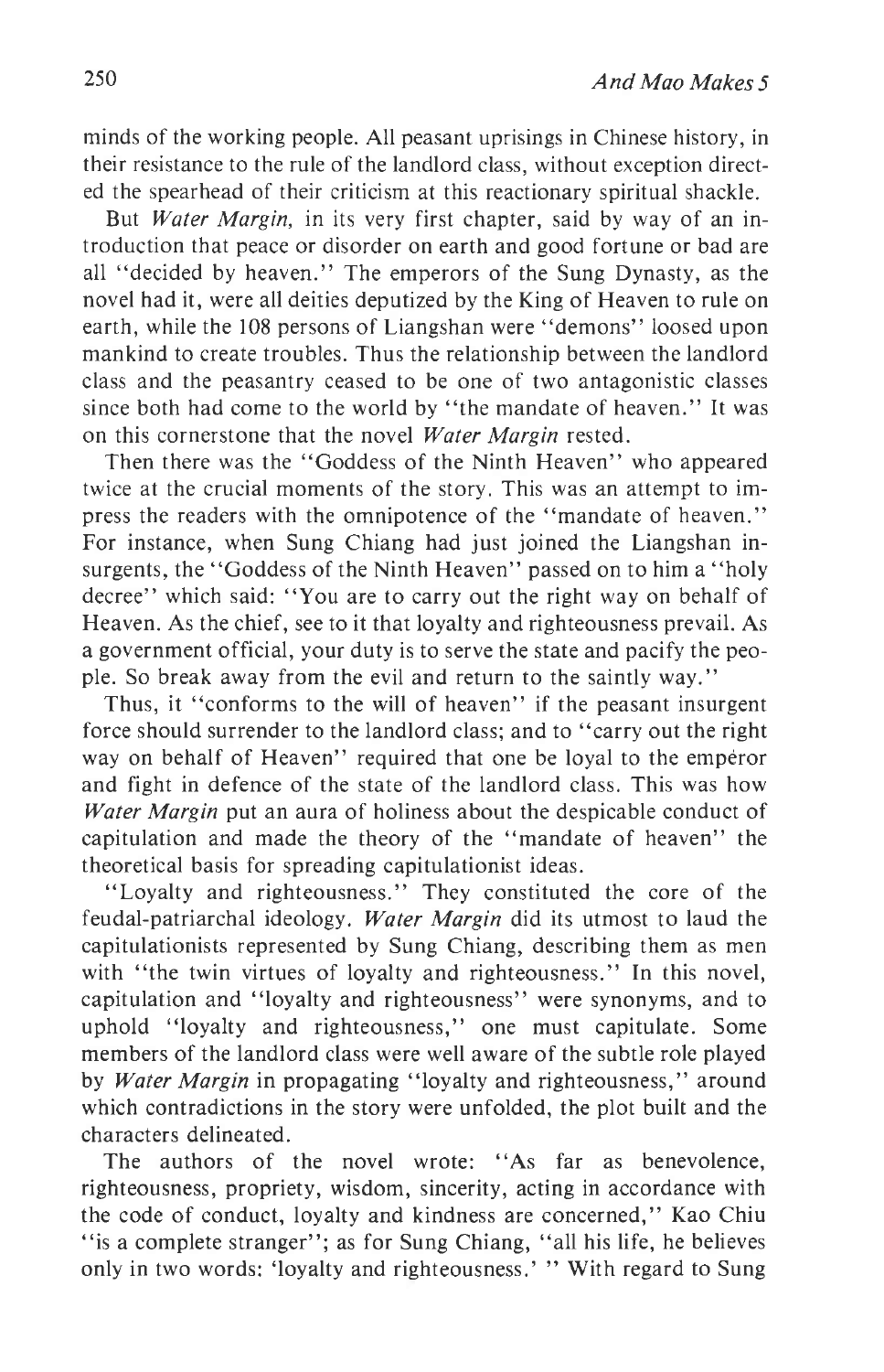Chiang's joining the "rebellion," the novel described him as <sup>a</sup> "loyalist" driven to take up arms by the "treacherous ministers," not as one joining a popular revolt caused by despotic rule. This being the case, Sung Chiang made Liangshan his temporary abode, waiting for an offer of amnesty and enlistment by the emperor and a chance to serve the imperial court—this was "loyalty to the emperor" in a roundabout way, so to say. On the question of peasant uprising,  $Water$ Margin provided the landlord class with ideas and tactics far more vicious than suppression by brute force; it recommended using the rope of "loyalty and righteousness" to drag the peasant insurgent force towards capitulation.

The philosophy of life of all exploiting classes is that one should do his best to move to the top of the official ladder and get rich; position, fame, high emoluments and other material gains are baits used by all reactionary ruling classes in enlisting lackeys. Water Margin propagated this reactionary and decadent philosophy of life by giving an account of the life of Sung Chiang. "Though loyal to the emperor, he failed to make much headway" at the start. He joined the Liangshan insurgents against his will and later accepted an offer of amnesty and enlistment, went to fight Fang La and wound up with fame and success in his official career. To Sung Chiang, a man should live to seek promotion in officialdom, get rich, win honour and distinction for his family and "make a name in history."

Sung Chiang died like a dog, and most of the captains under him got killed in the fight against Fang La. But the authors of Water Margin considered that they all deserved to be extolled. So Sung Chiang, as the novel said, was conferred posthumously the title of marquis by the emperor who built a temple for him on Liangshan Mountain and wrote a dedicatory inscription as a tribute to Sung Chiang. All this, according to the landlord class, was indeed a feather in the cap.

\*\*\*

At all times—past, present and future—it is inevitable that there are capitulationists in a revolutionary camp. Sung Chiang was a capitulationist of bygone days. Liu Shao-chi, Lin Piao and their like, who pushed a revisionist line, were modern capitulationists. Internally, they practised class capitulationism and, externally, national capitulationism. In the historical period of socialism, it is necessary for us to learn to identify the capitulationists and fight them in order to combat and prevent revisionism and persevere in continued revolution under the dictatorship of the proletariat.

At present, the Chinese people are unfolding a criticism and dis-